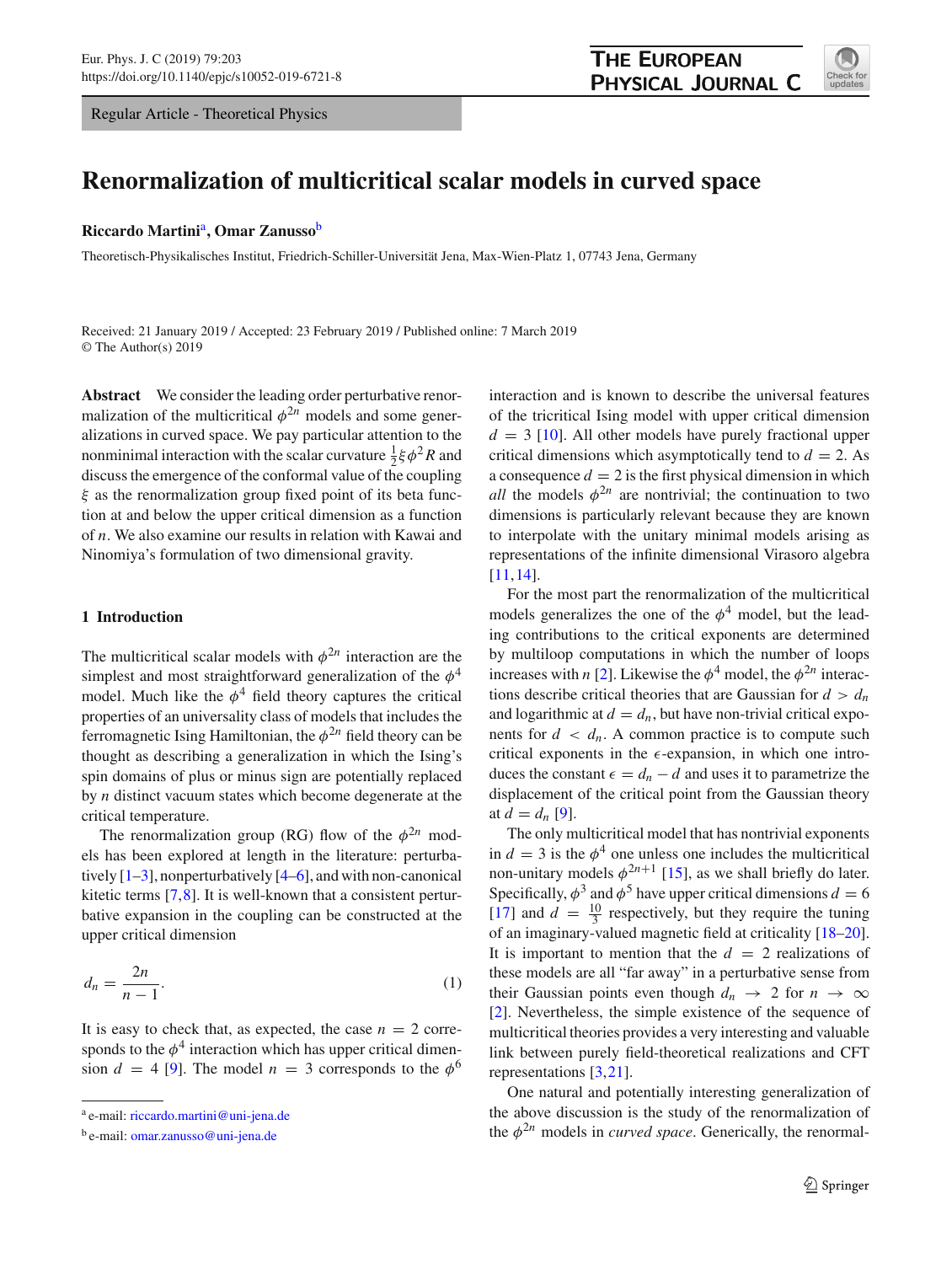ization of a model in a curved background requires additional care to preserve covariance and further conditions to avoid new and unwanted infinities [\[22\]](#page-12-16). The extra work is often a gateway to extra information on the theory under consideration [\[23](#page-12-17)]. If the multicritical models are coupled with a background geometry, simple dimensional analysis reveals that there is a new non-minimal marginal interaction with the curvature:  $\frac{1}{2} \xi \phi^2 R$ . One expects that in curved space the perturbative construction should thus accommodate for some mixing between the  $\phi^{2n}$  and  $\phi^2 R$  operators regardless of *n*. In other words, the nonminimal interaction  $\phi^2 R$  holds a special status in that it is always canonically marginal.

A guess on the value that the coupling  $\xi$  can take at a curved space generalization of the critical point could be made as follows: Consider a nonminimally coupled "free" scalar field with quadratic action

<span id="page-1-0"></span>
$$
S_0[\phi] = \frac{1}{2} \int d^d x \left\{ g^{\mu\nu} \partial_\mu \phi \partial_\nu \phi + \xi \phi^2 R \right\}.
$$
 (2)

Ideally, the above action captures the Gaussian (non-selfinteracting) limit of the  $\phi^{2n}$  models which is realized exactly at the upper critical dimension. The nonminimal action is invariant under a conformal Weyl rescaling  $g'_{\mu\nu} = \Omega^2(x)g_{\mu\nu}$ and  $\phi'(x) = \Omega^{1-\frac{d}{2}}(x)\phi(x)$  iff the coupling  $\xi$  takes the *conformal value*

<span id="page-1-1"></span>
$$
\xi_c = \frac{d-2}{4(d-1)}.\tag{3}
$$

Since conformal invariance implies scale invariance, the non-minimal action [\(2\)](#page-1-0) is thus scale invariant when  $\xi$  takes the conformal value, but it is also expected to be a description of the critical (scale-invariant)  $\phi^{2n}$  model when the interaction becomes Gaussian at the upper critical dimension. Putting everything together we make the following guess.

**Educated guess:** The critical point of the coupling  $\xi$ at the upper critical dimension, which emerges as fixed point of the renormalization group, is the conformal value  $(3)$ .<sup>[1](#page-1-2)</sup>

More generally, one would be tempted to extend the above statement to any dimension *below* the upper critical dimension, having expressed the desire of analytically continuing these models to  $d = 2$ . In this case, we would want to know the conditions under which the conformal value  $(3)$  is always the critical value for  $\xi$  even when the  $\phi^{2n}$  interaction is non-Gaussian below  $d_c$ . For this purpose it is instructive to recall the investigation by Brown and Collins [\[22](#page-12-16)], in which it is

shown that at the leading order our educated guess is true in the special case of the  $\phi^4$  model, but beyond the leading order one has to exploit the freedom of subtracting additional finite parts proportional to the leading counter terms [\[23](#page-12-17)]. An analog renormalization condition has also been adopted for the  $\phi^3$  model [\[27](#page-12-21)] in  $d = 6$ , and it plays an important role in preserving conformal invariance in [\[28](#page-12-22)[,29](#page-12-23)]. Notice that, strictly speaking, the said two examples have not been concerned with the analytic continuation below the upper critical dimensions  $d = 4$  and  $d = 6$ , while our interest is to bring the multicritical models down to  $d = 2$  which does require continuation. However, assuming that we have the same freedom in changing the renormalization condition, we can state a conjecture.

**General conjecture:** The critical point of the coupling  $\xi$ , which perturbatively is determined as an  $\epsilon$ -expansion in  $\epsilon = d_n - d$ , can always be the conformal value [\(3\)](#page-1-1) thanks to an opportune renormalization condition.

In this paper we consider the leading renormalization and  $\epsilon$ -expansion of all the infinitely many multicritical models  $\phi^{2n}$  (and some other generalizations as well) in curved space using the formalism of functional perturbation theory [\[2](#page-12-10)[,3](#page-12-1)]. With the leading results we can show that the conformal value [\(3\)](#page-1-1) of  $\xi$  is indeed the critical value at the leading order in  $\epsilon$ , thus proving the educated guess of this introduction. While we leave the above general conjecture open, we stress that the educated guess is proven for an infinite number of theories. Interestingly, our computation is genuinely new in that the structure of the counterterms and their renormalization does not come from a straightforward generalization of the  $\phi^4$  case. On the contrary, we see the case  $n = 2$  as quite the exception which we have to deal with separately.

The paper is organized as follows: In Sect. [2](#page-2-0) we study divergences, counterterms, and renormalization group beta functions for all the  $\phi^{2n}$  models. We discuss separately the cases  $n = 2$ ,  $n = \infty$  and the nonunitary models  $\phi^{2n+1}$ . We elaborate briefly on the utility of our results in reproducing some well known formula of 2*d* gravity in the limit of large central charge. In Sect. [3](#page-7-0) we show how the conformal value of  $\xi$  emerges as fixed point of its beta function. We also elaborate more on the stronger conjecture expressed in this introduction. Finally in Sect. [4](#page-8-0) we draw some conclusion and give a prospect for future investigations. The appendices are dedicated to technical details on the covariant renormalization in curved space. In particular, Appendix A discusses the Seeley–de Witt representation of the covariant Green function, and Appendix B briefly describes an algorithm by Jack and Osborn for the computation of the poles of dimensionally regulated covariant Feynman diagrams in curved space.

<span id="page-1-2"></span> $\overline{1}$  The conformal invariance of [\(2\)](#page-1-0) is actually expected to be anomalous [\[24](#page-12-18)], but for our purposes it is sufficient that scale invariance survives the quantization process. In even dimensions, the anomaly is signaled by special nonlocal contributions appearing in the effective action [\[25](#page-12-19)[,26](#page-12-20)].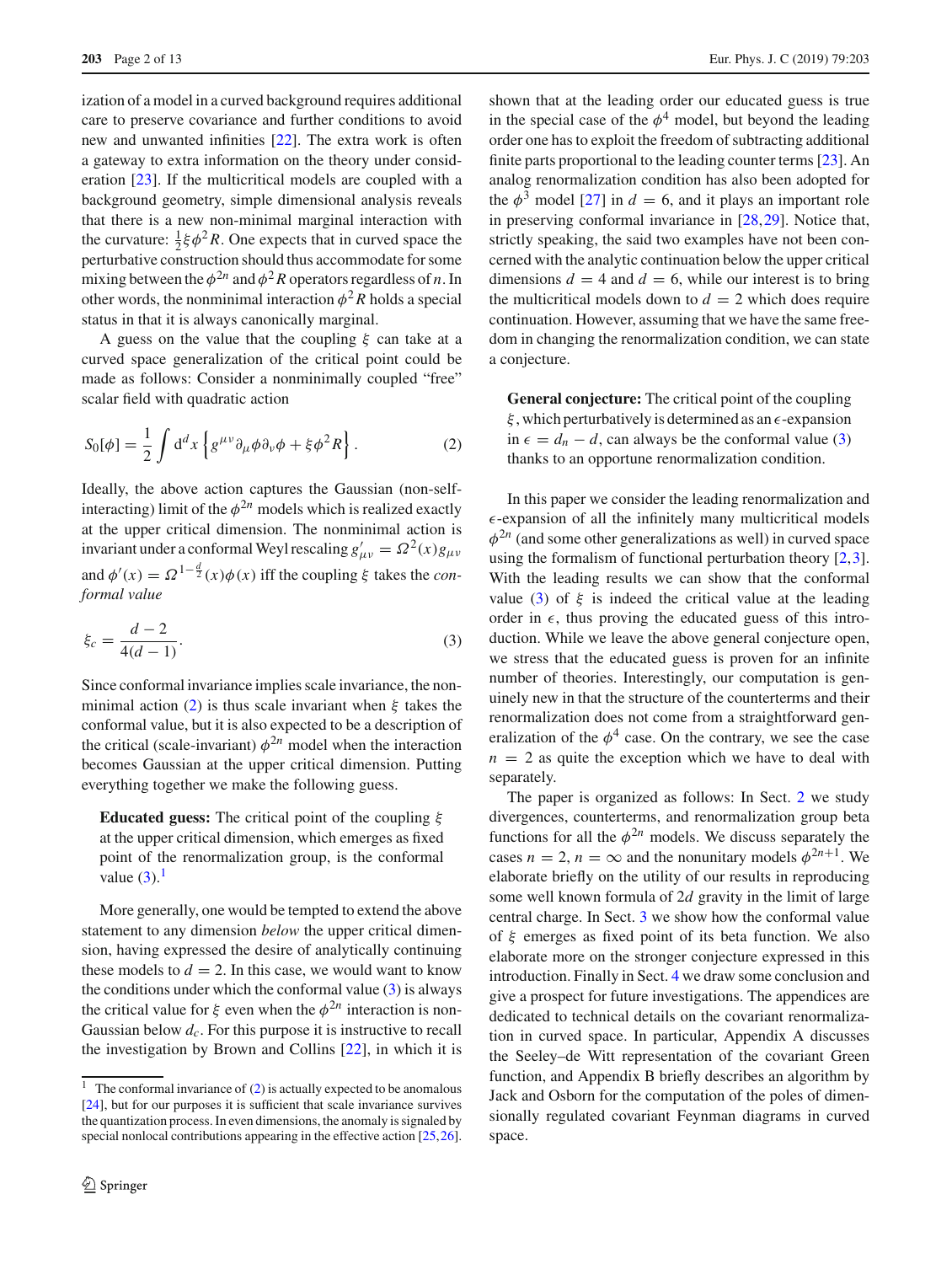#### <span id="page-2-0"></span>**2 Renormalization**

We are interested in a simple self-interacting canonically normalized scalar field  $\phi$  which is nonminimally coupled to a background metric  $g_{\mu\nu}$  in *d* dimensions. The straightforward bare action is

<span id="page-2-3"></span>
$$
S[\phi] = \int d^d x \sqrt{g} \left\{ \frac{1}{2} g^{\mu \nu} \partial_{\mu} \phi \partial_{\nu} \phi + V(\phi) + F(\phi) R \right\}.
$$
\n(4)

Using the bare action we can formally construct the path integral. For later convenience we shall do it in the background field approach, thus by integrating the fluctuations  $\chi$  over an arbitrary background  $\phi$  as follows

$$
Z = \int D\chi \ e^{-S[\phi + \chi]}.
$$
 (5)

In flat space it is possible to construct a meaningful perturbative expansion for potentials  $V(\phi)$  which are polynomials of order 2*n* below the upper critical dimensions [\(1\)](#page-0-0). If we parametrize  $V(\phi) = \frac{\lambda}{(2n)!} \phi^{2n} + \dots$ , the upper critical dimension is the one for which the canonical dimension of  $\lambda$  is zero, and the perturbative expansion is controlled by powers of  $\lambda$ itself. Below the upper critical dimensions, these perturbative expansions are known to lead to a sequence of universality classes often referred to as *minimal models* because they interpolate with the minimal conformal theories arising as representations of the Virasoro algebra in  $d = 2$  [\[11\]](#page-12-8).

A simple dimensional analysis reveals that if we take  $F(\phi) = \frac{\xi}{2}\phi^2 + \dots$ , the coupling  $\xi$  is *always* dimensionless and thus it is expected to play a role in the perturbative expansion when promoting the minimal models to curved space. In other words, the  $\phi^{2n}$  and  $\phi^2 R$  operators are expected to mix because of statistical or quantum mechanical fluctuations. For the above reasons we are interested in renormalizing the path integral in  $d = d_n$  dimensions with  $V(\phi)$  and  $F(\phi)$ restricted to be polynomials of order 2*n* and 2 respectively, so to include all the relevant and naively marginal operators of the models. We do it by adopting dimensional regularization which corresponds to analytically continuing the dimensionality to  $d = d_n - \epsilon$ .

Since the order of the nonminimal interaction is only two, we can incorporate it easily in a quadratic part of the bare action

$$
S_0[\chi] = \frac{1}{2} \int d^d x \sqrt{g} \chi \left( -\nabla^\mu \partial_\mu + F''(\phi) R \right) \chi. \tag{6}
$$

According to the dimensionality, there are two possible leading contributions if the action of the path integral is expanded perturbatively around  $S_0[\chi]$  for the  $\phi^{2n}$  models in powers of  $V(\phi)$ : the linear and the quadratic contributions.

Expanding the path integral to the linear order in  $V(\phi + \chi)$ and Taylor-expanding the potential itself we have a generalized tadpole-like contribution

<span id="page-2-1"></span>
$$
-\int d^{d}x \sqrt{g(x)} \sum_{0 \le r \le n} \frac{1}{(2r)!} G(x,x)^{r} V^{(2r)}(\phi(x)), \qquad (7)
$$

in which the number of closed lines is constrained to be even because of trivial topological reasons. In dimensional regularization the linear term contributes to the renormalization of the potential only if  $r = 1$  and  $d = 2$  as we show later in Sect. [2.3.](#page-5-0) At the quadratic order we have instead

<span id="page-2-2"></span>
$$
\frac{1}{2} \int d^d x \, d^d x' \sqrt{g(x)g(x')}
$$
\n
$$
\times \sum_{0 \le r \le 2n} \frac{1}{r!} V^{(r)}(\phi(x)) \, G(x, x')^r \, V^{(r)}(\phi(x')).
$$
\n(8)

In [\(7\)](#page-2-1) and [\(8\)](#page-2-2) we introduced  $G(x, x')$  which is the Green function associated to the operator of the quadratic part of the action

$$
\mathcal{O} = -g^{\mu\nu}\nabla_{\mu}\partial_{\nu} + F''(\phi)R,
$$
  
\n
$$
\mathcal{O}_X G(x, x') = \delta^{(d)}(x, x').
$$
\n(9)

A covariant representation of the Green function for an operator of Laplace-type as the one above is described in Appendix A. For our present needs, the representation simply shows that the Green function can be expanded

$$
G(x, x') = G_0(x, x') + a_1(x, x') G_1(x, x') + \dots,
$$
 (10)

in which we purposely neglected all further contributions which do not affect the relevant operators. The leading  $G_0(x, x')$  term can be understood as a covariant generalization of the standard Green function of flat space (see Appendix A for more details), while  $a_1(x, x')$  is the first correction due to curvatures.

In the following subsection we consider first the renormalization of the general  $\phi^{2n}$  universality class for  $n \geq 3$ , while the case  $n = 2$  is deferred for later. The reason for this is that the case  $n = 2$  is special when it comes to the renormalization of the function  $F(\phi)$ . In particular, the results for the general  $\phi^{2n}$  case often cannot be continued to  $n = 2$  because the subleading correction to the propagator is powerlaw for each  $d = d_n$  with  $n \ge 3$ , but it is logarithmic in  $d = d_{n=2} = 4$ . If the analytic continuation is performed anyway, there is thus an additional "unbalanced" singularity which is seen as an additional  $1/(n-2)$  pole in the beta functions.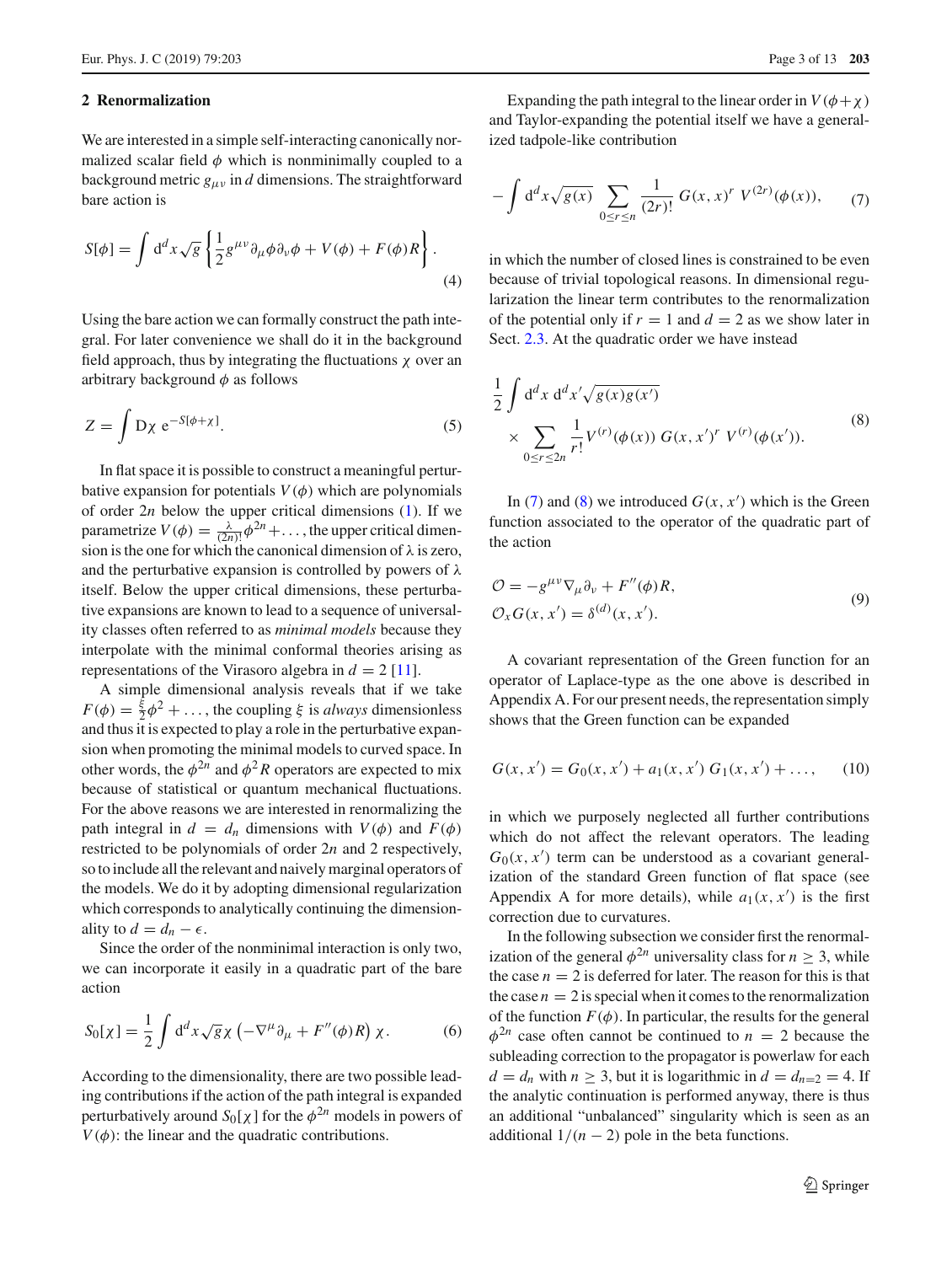# <span id="page-3-2"></span>2.1  $\phi^{2n}$  Universality class

The leading quadratic contribution to the path integral [\(8\)](#page-2-2) is not a one loop contribution for all  $n > 3$  models, but rather it involves(*r*−1)-loops, which is a marked distinction from the more familiar analyses of  $\phi^4$  and Yang–Mills theory below the upper critical dimension  $d = 4$ . To highlight this fact let us consider the first element of this family, which is  $\phi^6$  for  $n = 3$  and which has been already renormalized in curved space in [\[12](#page-12-24)]: the leading contributions to the renormalization of the couplings come from two loop diagrams and in general contributions come from every other loop order [\[13](#page-12-25)].

In general, not all loop contributions to [\(8\)](#page-2-2) lead to  $1/\epsilon$ poles for all values of *n*. Using the methods described in Appendix B and dimensional analysis, it is possible to infer that  $1/\epsilon$  poles arise for the cases  $r = n$  and  $r = 2n - 1$ , corresponding to  $(n - 1)$ - and  $(2n - 2)$ -loop diagram respectively likewise flat space  $[2,3]$  $[2,3]$  $[2,3]$ . In the case  $r = n$ , the contribution arises solely from *r* lines of the leading  $G_0(x, x')$  term of the Green function. In the second case the diagram can be either composed by  $2n - 1$  lines of  $G_0(x, x')$ , or by  $2n - 2$  lines of  $G_0(x, x')$  and one of  $G_1(x, x')$ . In practice, this makes for three multiloop diagrams that must be evaluated by the methods described in Appendix B. The diagrams are depicted in Fig. [1.](#page-3-0) We have that in  $d = d_n - \epsilon$  the three diagrams evaluate to

<span id="page-3-1"></span>
$$
\frac{1}{2n!} \int V^{(n)}(\phi) G_0^n V^{(n)}(\phi') \sim c_n^{n-1} \mu^{(1-n)\epsilon} \frac{1}{4n! \epsilon} V^{(n)}(\phi)^2
$$
  
\n
$$
\frac{1}{2(2n-1)!} \int V^{(2n-1)}(\phi) G_0^{2n-1} V^{(2n-1)}(\phi')
$$
  
\n
$$
\sim -c_n^{2n-2} \mu^{2(1-n)\epsilon} \frac{(n-1)}{16(2n)! \epsilon} \int \left\{ V^{(2n)}(\phi)^2 (\partial \phi)^2 \right\}
$$
  
\n
$$
-\frac{2n-3}{6} V^{(2n-1)}(\phi)^2 R \right\}
$$
  
\n
$$
\frac{1}{2(2n-2)!} \int V^{(2n-1)}(\phi) G_0^{2n-2} G_1 a_1 V^{(2n-1)}(\phi')
$$
  
\n
$$
\sim c_n^{2n-2} \mu^{2(1-n)\epsilon} \frac{n(n-1)(2n-1)}{16(n-2) (2n)!\epsilon}
$$
  
\n
$$
\times \int \left\{ F''(\phi) - \frac{1}{6} \right\} V^{(2n-1)}(\phi)^2 R
$$
  
\n(11)

in which we suppress several coordinate indices on the left hand side for brevity. We integrated by parts one derivative to cast the kinetic-like term of the second diagram in a suitable form, and defined the constant

$$
c_n = \frac{1}{4\pi} \frac{1}{\pi^{\frac{1}{n-1}}} \Gamma\left(\frac{1}{n-1}\right). \tag{12}
$$



<span id="page-3-0"></span>Fig. 1 Diagrammatic representation of  $(11)$  in order of appearance. The first and second diagrams are made of *n* and 2*n* − 1 lines of the leading contribution of the Green function  $G_0(x, x')$ . Trivially their symmetry factors are  $n!$  and  $(2n - 1)!$  respectively. The third diagram is again made of  $2n - 1$  lines, but one corresponds to the subleading  $G_1(x, x')$  line which is depicted as dashed. Its symmetry factor is (2*n*− 2)! because there are  $(2n - 1)$  ways to choose the last line

The results of  $(11)$  are essentially the counterterms which must be inserted to remove the divergences of all the relevant operators of the  $\phi^{2n}$  model in curved space for  $n > 2$ . The pole at  $n = 2$  of the last counterterm is a clear indication of why we left the  $\phi^4$  models out of this general discussion.

Since we are just considering a leading renormalization, the computation of the renormalization group flow is straightforward because it can be obtained by simply acting on the counterterms with the logarithmic derivative with respect to the reference scale  $\mu \frac{\partial}{\partial \mu}$ . Naturally, we display the RG in the guise of functional equations. We also include a field dependent wavefunction  $Z(\phi)$  as renormalization of the kinetic term. The wavefunction is generated by the flow and, while it includes irrelevant contributions for the most part, the use of a boundary condition for  $Z(0)$  allows for the determination of the anomalous dimension of the renormalized field. At the upper critical dimension we find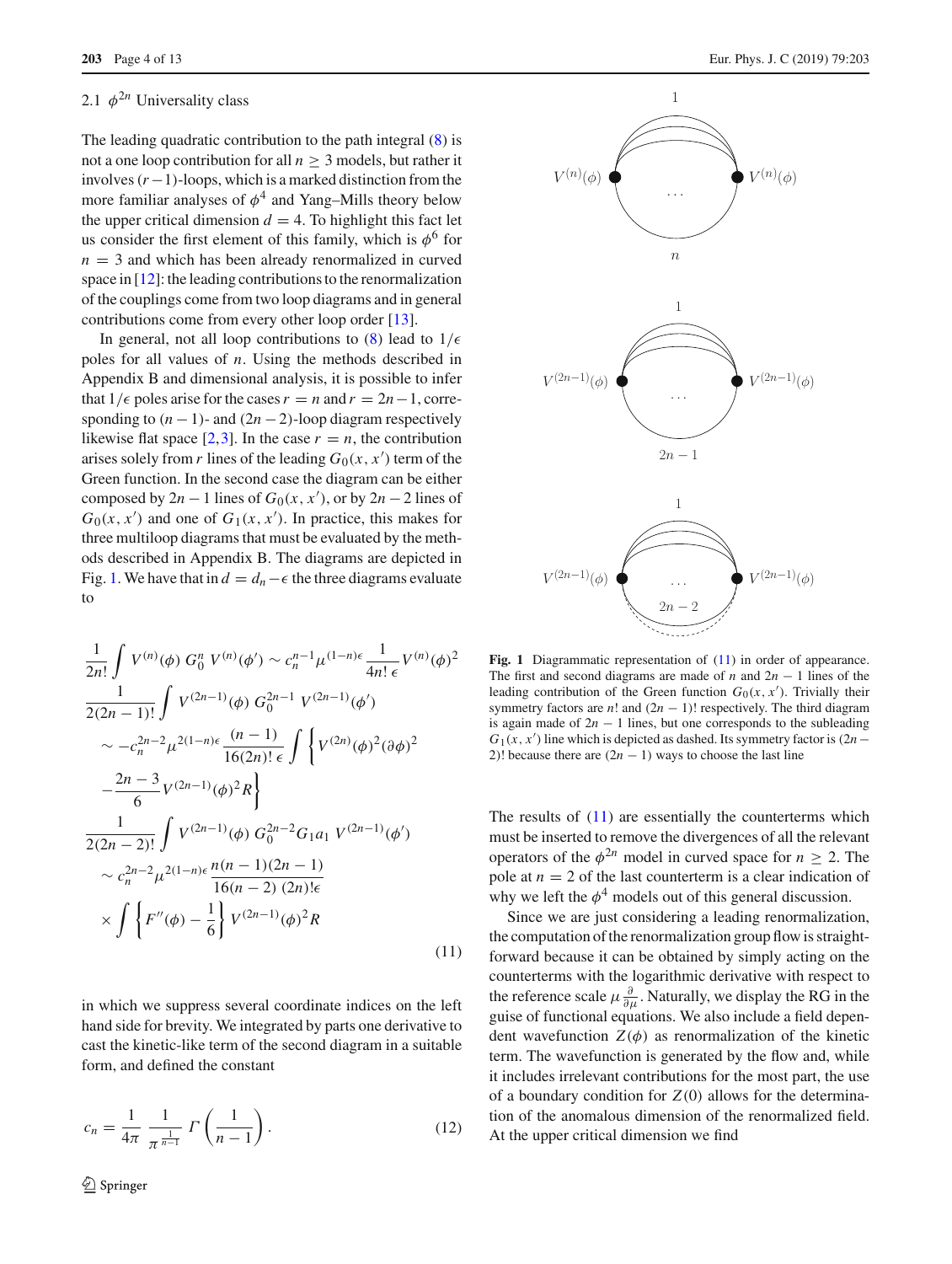$$
\beta_V = \frac{c_n^{n-1}(n-1)}{4 n!} V^{(n)}(\phi)^2,
$$
  
\n
$$
\beta_Z = -\frac{c_n^{2n-2}(n-1)^2}{4 (2n)!} V^{(2n)}(\phi)^2,
$$
  
\n
$$
\beta_F = -\frac{c_n^{2n-2}(n-1)^2}{8(n-2) (2n)!} \{(n-1) -n(2n-1)F''(\phi)\} V^{(2n-1)}(\phi)^2.
$$
\n(13)

In a rather standard fashion we switch to the dimensionless renormalized canonically-normalized field

$$
\varphi = Z_0^{\frac{1}{2}} \mu^{-\frac{d-2}{2}} \phi, \tag{14}
$$

which includes a rescaling by the wavefunction renormalization constant  $Z_0 = Z(0)$  which is generated by  $\beta_Z$ . The field  $\varphi$  is the natural argument for the dimensionless renormalized functions  $v(\varphi) = \mu^{-d} V(\phi)$ ,  $z(\varphi) = Z_0^{-1} Z(\phi)$  and  $f(\varphi) = \mu^{2-d} F(\varphi)$ . Their renormalization group flow is

<span id="page-4-1"></span>
$$
\beta_v = -dv + \frac{d-2+\eta}{2}\varphi v' + \frac{c_n^{n-1}(n-1)}{4 n!}(v^{(n)})^2,
$$
  
\n
$$
\beta_z = \eta z + \frac{d-2+\eta}{2}\varphi z' - \frac{c_n^{2n-2}(n-1)^2}{4 (2n)!}(v^{(2n)})^2,
$$
  
\n
$$
\beta_f = (2-d)f + \frac{d-2+\eta}{2}\varphi f'
$$
  
\n
$$
-\frac{c_n^{2n-2}(n-1)^2}{8(n-2) (2n)!} \{(n-1) - n(2n-1)f''\} (v^{(2n-1)})^2.
$$
  
\n(15)

By construction we have that  $z(0) = 1$ , so the limit  $\varphi \to 0$  of its flow can be used to determine the anomalous dimension  $\eta \equiv -\partial \log Z_0 / \partial \log \mu$  directly from  $\beta_z|_{\omega=0} = 0$ .

## <span id="page-4-2"></span>2.2  $\phi^4$  Universality class

The four dimensional case is special for three main reasons. Firstly, diagrams and counterterms leading to the renormalization are not directly obtained as the analytic continuations to  $n = 2$  of the results of Sect. [2.1.](#page-3-2) Secondly, the subleading correction to the Green function in four dimensions is logarithmic. This means that in the  $\epsilon$ -expansion an additional divergence must be subtracted from the propagator as we show in [\(54\)](#page-10-0). The difference in the behavior of the subleading part of the propagator is the reason why a  $\frac{1}{n-2}$  pole appears in the third diagram of [\(11\)](#page-3-1). Thirdly, a simple dimensional analysis reveals that operators quadratic in the curvatures have the same canonical dimension of the operators  $\phi^4$  and  $\phi^2 R$ , and hence must be renormalized together for consistency.

Here we try to follow the notation of  $[23]$  $[23]$  for the most part with some minor modification. Let us first generalize the action  $(4)$  to accommodate the higher curvatures

$$
S[\phi] = \int d^d x \sqrt{g} \left\{ \frac{1}{2} g^{\mu\nu} \partial_\mu \phi \partial_\nu \phi + V(\phi) + F(\phi) R - a \mathcal{F} - b \mathcal{G} - c R^2 - e \nabla^2 R \right\},
$$
\n(16)

with the following invariants

$$
\mathcal{F} = \frac{2}{(d-2)(d-1)} R^2 - \frac{4}{d-2} R_{\mu\nu} R^{\mu\nu} + R_{\mu\nu\rho\theta} R^{\mu\nu\rho\theta},
$$
  

$$
\mathcal{G} = R^2 - 4 R_{\mu\nu} R^{\mu\nu} + R_{\mu\nu\rho\theta} R^{\mu\nu\rho\theta}.
$$
 (17)

These invariants are chosen so that in four dimensions *G* integrates to a topological invariant and  $F$ , which is the square of the Weyl tensor, transforms covariantly under scale transformations.

It is convenient to define one general function and its modification as follows

$$
U(\phi, R) = V(\phi) + F(\phi)R - aF - bG - cR^2 - e\nabla^2 R,
$$
  

$$
\hat{U}(\phi, R) = U(\phi, R) - \frac{1}{12}R\phi^2.
$$
 (18)

At one loop, which is the leading order, the counterterm to  $U(\phi, R)$  can be obtained by a simple application of the heat kernel. One finds that the leading contribution to the renormalization of  $U(\phi, R)$  comes from the  $a_2(x, x)$  coefficient given in [\(50\)](#page-10-1)

$$
-\frac{\mu^{-\epsilon}}{(4\pi)^2 \epsilon} \int \left\{ \frac{1}{2} \partial_{\phi}^2 \hat{U}(\phi, R)^2 + \frac{1}{120} \mathcal{F} - \frac{1}{360} \mathcal{G} \right\}, \qquad (19)
$$

while the wavefunction renormalization is a two loop effect completely analog to the limit  $n = 2$  of Sect. [2.1.](#page-3-2) The computation of the leading beta function is straightforward

$$
\beta_U = \frac{1}{(4\pi)^2} \left\{ \frac{1}{2} \partial_{\phi}^2 \hat{U}(\phi, R)^2 + \frac{1}{120} \mathcal{F} - \frac{1}{360} \mathcal{G} \right\},
$$
  
\n
$$
\beta_Z = -\frac{1}{6(4\pi)^4} V^{(4)}(\phi)^2.
$$
 (20)

Returning to the original functions of  $(16)$  we find the functional beta functions

$$
\beta_V = \frac{1}{2(4\pi)^2} V''(\phi)^2, \qquad \beta_Z = -\frac{1}{6(4\pi)^4} V^{(4)}(\phi)^2,
$$
  

$$
\beta_F = -\frac{1}{(4\pi)^2} \left\{ \frac{1}{6} - F''(\phi) \right\} V''(\phi).
$$
 (21)

as well as the beta functions for the higher derivative couplings

<span id="page-4-0"></span>
$$
\beta_a = -\frac{1}{120(4\pi)^2}, \quad \beta_c = \frac{1}{2(4\pi)^2} \left\{ \frac{1}{6} - F''(\phi) \right\}^2,
$$
  

$$
\beta_b = \frac{1}{360(4\pi)^2}, \qquad \beta_e = -\frac{1}{6(4\pi)^2} \left\{ \frac{1}{5} - F''(\phi) \right\}.
$$
 (22)

<span id="page-4-3"></span><sup>2</sup> Springer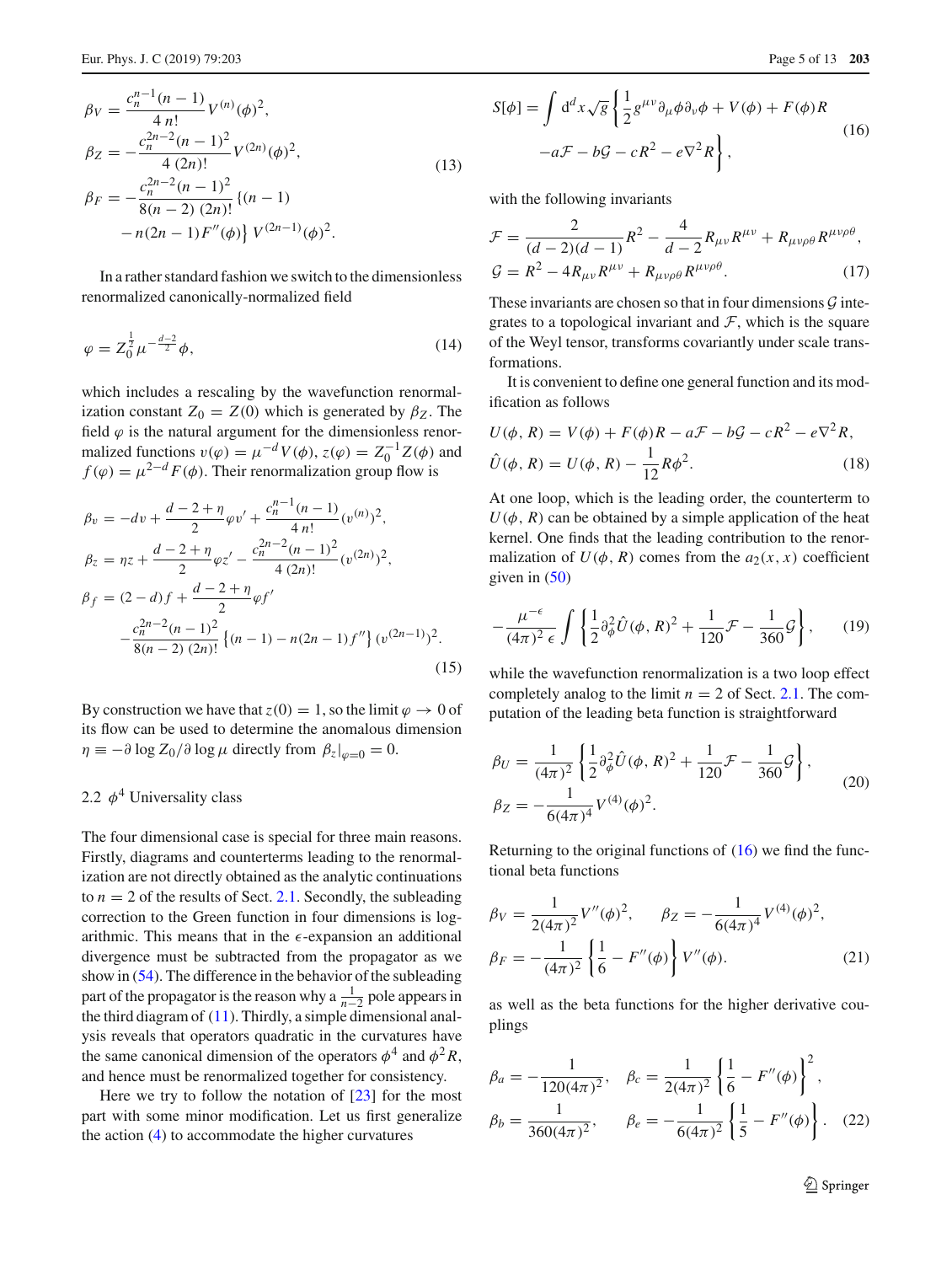Since  $F(\phi)$  is at most quadratic we have that  $F''(\phi) = F''(0)$ and the couplings *c* and *e* can be treated as numbers, even though the right hand side suggests otherwise.

In order to make this section on  $\phi^4$  more self consistent, we briefly discuss some critical property of the above system. This discussion anticipates some points that are made later in the development of Sect. [3.](#page-7-0) One can see that at the leading order the critical value for the nonminimal coupling  $\xi =$  $F''(0)$  is  $\xi = \frac{1}{6}$  as one would naively expect from continuing the general conformal value [\(3\)](#page-1-1) to  $d = 4$ , thus proving the educated guess of the introduction for the special case  $n = 2$ .

In general it is not guaranteed that the critical value of ξ remains a fixed point beyond the leading order unless a further renormalization condition is exploited [\[22](#page-12-16)]. For our purpose, it would be interesting to know if the general conjecture of the introduction is true, that is, we would like to know under which circumstances at two loops and for  $d = 4 - \epsilon$ the coupling takes the value

<span id="page-5-1"></span>
$$
\xi = \frac{d-2}{4(d-1)} = \frac{1}{6} - \frac{1}{36}\epsilon + \dots
$$
 (23)

One can prove, using naively the dimensionally regulated scheme at the next-to-leading order (NLO) and a straightforward subtraction, that the above value is *not* a fixed point to order  $\epsilon$ . However, the freedom highlighted in [\[23\]](#page-12-17) of redefining the potential  $U(\phi, R)$  by a copy of the one loop counterterms can be exploited to ensure that  $(23)$  is the fixed point at NLO. The redefinition is a change of the renormalization conditions which thus defines and links the metric and the field. We refer to  $[23]$  $[23]$  for a more complete and detailed explanation of the results reported in this section.

#### <span id="page-5-0"></span>2.3  $\phi^{\infty}$  Universality class: the Sine–Gordon model

The upper critical dimension  $d = 2$  emerges as the limit  $d_n \to 2$  of  $n \to \infty$ . The renormalization of the path integral for the two dimensional case is very simple, even though it represents a special case likewise the  $\phi^4$  one. It is convenient to borrow the notation from the previous section and use the full potential  $U(\phi, R)$ . The computation of the leading counterterms and beta functions necessitates only the use of the standard heat kernel expansion of an operator of Laplacetype, and specifically of the coefficient  $a_1(x, x)$  given in [\(50\)](#page-10-1). We find the leading counterterm at one loop

$$
\frac{\mu^{-\epsilon}}{4\pi \epsilon} \int \partial_{\phi}^2 \hat{U}(\phi, R), \tag{24}
$$

and deduce the very simple RG beta functional

$$
\beta_U = -\frac{1}{4\pi} \partial_{\phi}^2 \hat{U}(\phi, R). \tag{25}
$$

Notice that there is no anomalous dimension renormalization coming from our leading order computation.

In two dimensions the scale invariant solutions of this beta function become periodic. It has been argued that the critical solution of this RG flow in flat space is periodic and corresponds to the Sine–Gordon universality class [\[3](#page-12-1)]. Here we are observing a generalization to curved spacetime for zero anomalous dimension as in [\[30\]](#page-12-26). Let us first introduce the dimensionless potential  $u(\varphi, R) = \mu^{-2} U(\varphi, \mu^2 R)$ . Using the boundary conditions  $u(\varphi, R) = u(-\varphi, R)$  and  $\partial_{\phi}^{2} U(\phi, R)|_{\phi=0} = m^{2}$ , at the fixed point in  $d = 2$  we find

$$
u(\varphi, R) = -\frac{m^2}{8\pi} \cos\left(\sqrt{8\pi}\varphi\right) + \frac{R}{48\pi}.
$$
 (26)

Notice that we have imposed the boundary conditions as a function of the scalar curvature, therefore an implicit dependence on *R* might in principle be hidden in the mass  $m^2 = m^2(R)$ . In this way we have ensured that the result agrees both with the assumption that this solution generalizes the Sine–Gordon universality to curved space, and with the expectation that the nonminimal coupling  $\xi$  should be zero at the critical point.

#### 2.4 2*d* Gravity at large-*c*

As a brief intermezzo we believe that it is interesting to show the relevance of the results of Sect. [2.3](#page-5-0) in reproducing some well-known result of two dimensional quantum gravity coupled to conformal matter. Let us recall that in exactly two dimensions the path integral of gravity can be determined by integrating the conformal anomaly [\[31\]](#page-12-27), which leads to a renormalization procedure linked to a nonlocal action known as the Polyakov action [\[25\]](#page-12-19). This action is especially relevant because the spacetime integral of the Einstein term is a topological invariant in two dimension, and hence it cannot govern the dynamic of the model.

However for general *d* (and specifically for  $d = 2 - \epsilon$ ) the Einstein term is not a topological invariant, and therefore it has been argued by Kawai and Ninomiya that it should be possible to reproduce the results based on the Polyakov action by just renormalizing the Einstein action in  $d = 2 - \epsilon$ and then taking the limit  $\epsilon \rightarrow 0$  [\[32\]](#page-12-28). The validity of this argument was shown through the course of several papers, which ultimately lead to the two loop renormalization of the Einstein action in  $d = 2 - \epsilon$ . For more details we refer to [\[33\]](#page-12-29) and references therein; notice however that in the literature of 2*d* gravity it is often chosen  $d = 2 + \epsilon$ , therefore the replacement  $\epsilon \to -\epsilon$  is necessary when comparing results.

<span id="page-5-2"></span>The renormalization of dimensionally regulated two dimensional gravity is slightly unconventional because it has to deal with the conformal factor of the metric, otherwise one finds discontinuities when analytically continuing to  $\epsilon \to 0$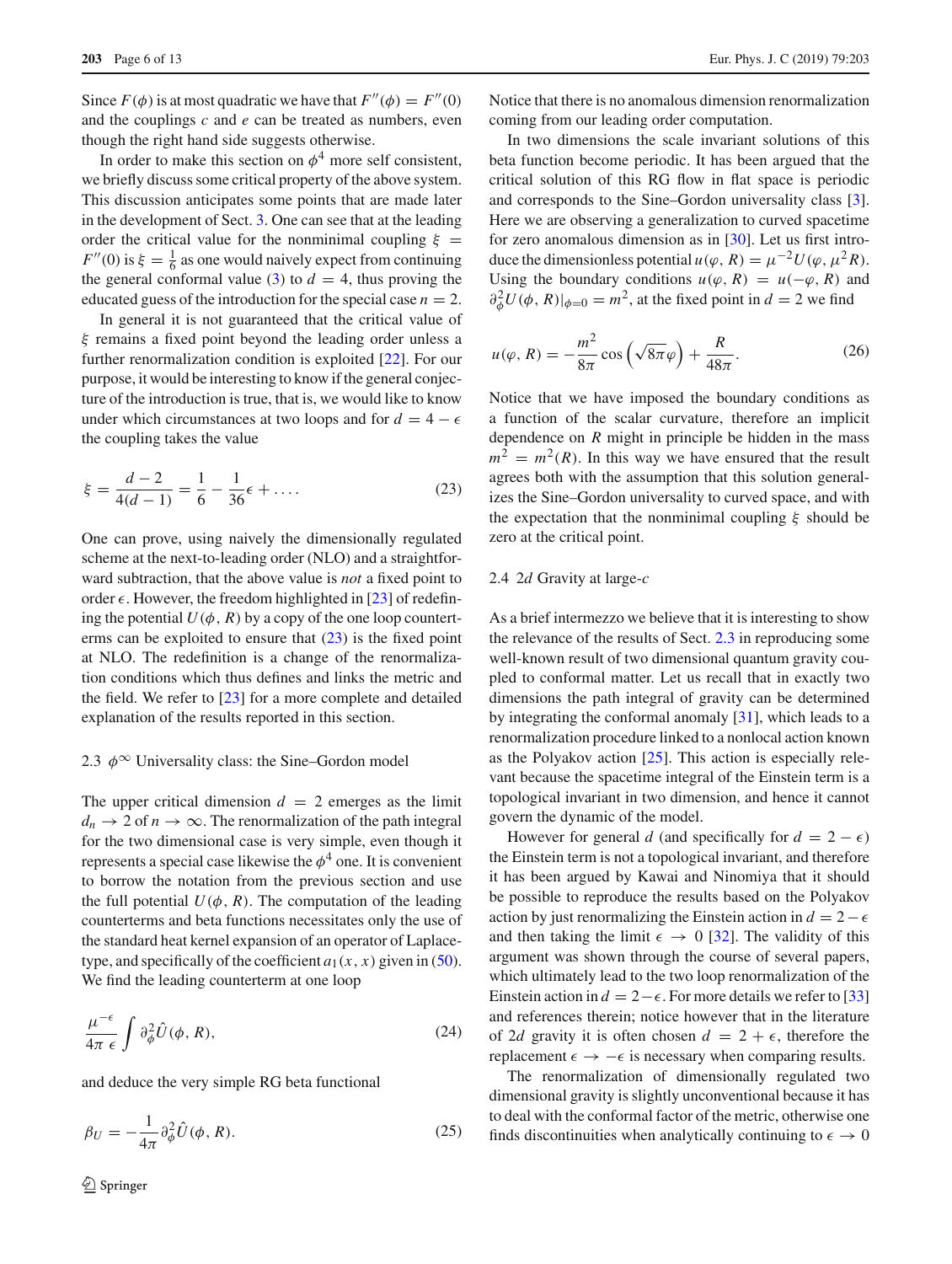[\[34](#page-12-30)]. In order to describe it, let us first introduce the Einstein action interacting with *c* distinct conformally coupled fields  $\phi_i$  in *d* dimensions

<span id="page-6-1"></span>
$$
S[g, \phi] = \int d^d x \sqrt{g} \left\{ -\frac{1}{G} R + \frac{1}{2} \times \sum_{i} \left( \partial_{\mu} \phi^i \partial^{\mu} \phi^i + \xi_c \phi^i \phi^i R \right) \right\}.
$$
\n(27)

We require that the coupling ξ*c* is determined by the conformal value [\(3\)](#page-1-1) and assume that this condition can be preserved through renormalization (see the discussion of Sects. [1](#page-0-1) and [3](#page-7-0) for more details on this point). The number *c* is often referred to as "central charge" and it counts the effective number of matter degrees of freedom.

In two dimensions all possible metrics are related by a Weyl transformation, and therefore only their conformal mode is allowed to fluctuate. Close to two dimensions, instead, it is customary to parametrize the metric  $g_{\mu\nu} \rightarrow$  $(\epsilon/8)^{2/\epsilon} \psi^{4/\epsilon} g_{\mu\nu}$  into a conformal mode  $\psi$  and a metric  $g_{\mu\nu}$ which is not allowed to fluctuate in its trace part (by abuse of notation we denote the transformed metric with  $g_{\mu\nu}$ ).<sup>[2](#page-6-0)</sup> Using this normalization the mode  $\psi$  of the metric enjoys a Weyl invariant action, which is in form analog to any of those of the fields  $\phi_i$ , if not for an overall negative sign which makes  $\psi$  an unstable "scalar" degree of freedom. The idea of [\[36\]](#page-12-31) is to transform [\(27\)](#page-6-1) into

$$
S[g, \psi, \phi] = \int d^d x \sqrt{g} \left\{ -\frac{1}{G} L(\psi, \phi_i) R - \frac{1}{2} \partial_\mu \psi \partial^\mu \psi + \frac{1}{2} \sum_i \partial_\mu \phi^i \partial^\mu \phi^i \right\}.
$$
\n(28)

and renormalize it such that the function  $L(\psi, \phi_i)$  respects the conformal coupling. The new function is normalized by  $L(0, 0) = 1$ , which is a necessary condition to read off the value of the Newton constant *G*.

Assuming that the instability of  $\psi$  can be cured by opportunely Wick rotating the theory, it is possible to neglect the effects of the dilaton field  $\psi$  as compared to those of the multiplet  $\phi_i$ ; moreover one can argue that for large values of  $c$ the fluctuations induced by the fields  $\phi_i$  dominate over those of  $g_{\mu\nu}$  too. In other words, for large-*c* it should be necessary

to integrate only the loops of  $\phi_i$ , but this is exactly the multifield generalization of what we have done in Sect. [2.3](#page-5-0) upon the identification

<span id="page-6-2"></span>
$$
-\frac{\mu^{-\epsilon}}{G}L(\phi_i)R = U(\phi_i, R)
$$
\n(29)

for the dimensionless versions of *L* and *G*. Notice that in the large-*c* limit we are dropping any parametric dependence on the mode  $\psi$  to highlight the connection with the previous section.

Now we use  $(29)$  inside  $(25)$  to determine the renormalization group flow of the renormalized *G* and  $L(\phi_i)$ . In order to separate the two beta functions we have to impose that  $L(0) = 1$  along the flow. Additionally we impose that all fields  $\phi_i$  are coupled in the same way so that it will be sufficient to denote each one of them by  $\phi$ . We find

$$
\beta_G = -\epsilon G + \frac{c}{24\pi} G^2 + \frac{c}{4\pi} G L''(0)
$$
  
\n
$$
\beta_L = -\frac{c}{24\pi} G \{1 - L(\phi)\} + \frac{c}{4\pi} \{L(\phi) L''(0) - L''(\phi)\}.
$$
  
\n(30)

The interaction with the fluctuating modes of  $g_{\mu\nu}$  can change the anomalous dimension of the fields  $\phi_i$  as  $\eta \sim G$ , but this contribution is also generally subleading in the limit of large central charge. We follow the strategy of [\[36](#page-12-31)] and parametrize  $L = 1 + a\psi + b\psi^2 - \xi_c\phi^2$ . It is straightforward to see that the beta functions of *a* and *b* have Gaussian solutions, thus setting all couplings except for *G* at the respective fixed points we obtain

$$
\beta_G = -\epsilon G + A G^2 \tag{31}
$$

with  $A = -\frac{c}{24\pi}$ . This result agrees with the large-*c* limit of the exact leading result in which the constant *A* takes the value  $A = \frac{25-c}{24\pi}$  [\[32\]](#page-12-28).

Notice that the general Euclidean result hinges on our ability of solving the problem of the instability of the conformal mode, which in [\[36\]](#page-12-31) is "Wick" rotated  $\psi \rightarrow i\psi$ . While several solutions have been proposed there is no definite answer, nor general consensus on how to approach the problem. In fact, proposals to solve the problem without a Wick rotation of the dilaton mode have received renewed attention recently [\[37](#page-12-33)]. This problem can be framed in the more general discussion of finding the universality class of quantum gravity and exploring the corresponding conformal theory [\[38](#page-12-34)]. Here we would like to mention another less explored yet interesting possibility that was outlined in [\[39\]](#page-12-35): the path integral of 2*d* gravity could be "defined" starting with the path integral of a fluid 2*d* membrane embedded in *D* bulk dimensions (which is essentially a non-critical Nambu-Goto string) and analytically continuing to  $D \to 0$ . In the membrane path integral the correct counting of the degrees of freedom involves the

<span id="page-6-0"></span> $\overline{2}$  We find that the best recent review of this formulation appeared in [\[35](#page-12-32)], in which it has been named unimodular Dirac gravity, or alternatively unimodular dilaton gravity. The gauge group  $Diff^*$  of the formulation comes from the breaking of a semidirect product of diffeomorphisms and Weyl transformations which is itself isomorphic to the diffeomorphisms group  $Diff \times Weyl \rightarrow Diff^* \simeq Diff$ , but acts on  $\psi$  and  $g_{\mu\nu}$  in a nonstandard way.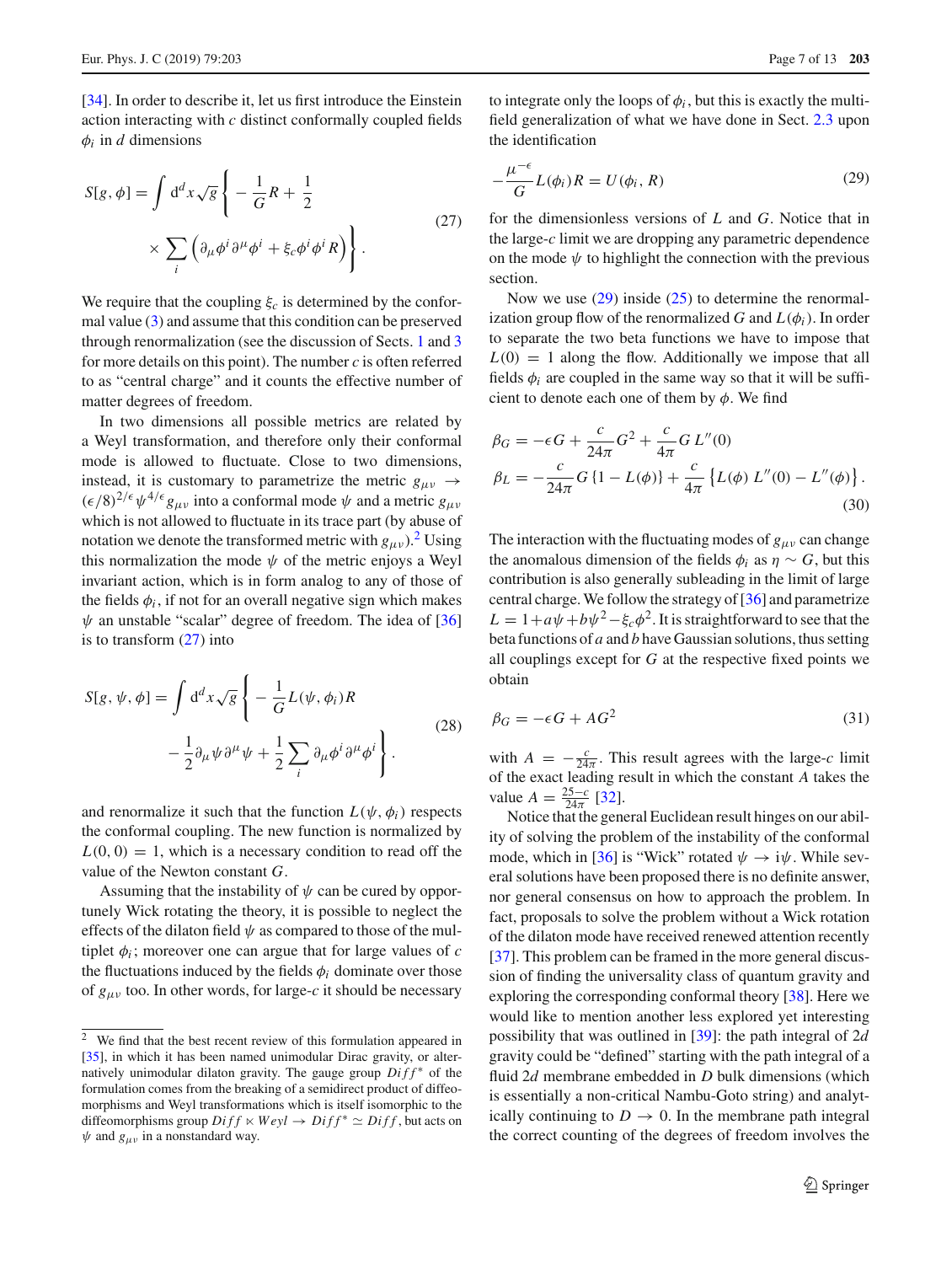propagation of modes of the extrinsic curvature, which play a role analog to the gauge fixing ghosts.

## <span id="page-7-2"></span>2.5  $\phi^{2n+1}$  Universality class

The results of Sect. [2.1](#page-3-2) can in part be generalized to the tower of multicritical *non-unitary* models  $\phi^{2n+1}$  [\[15](#page-12-11)]. The first model of such tower would be  $\phi^3$  whose curved-space renormalization has been studied in  $[16]$  $[16]$ . While it can be seen that the quadratic leading term in the renormalization of the potential is replaced by a more involved cubic one, it turns out that the leading renormalization of the wavefunction and the non-minimal coupling function is contained in the same diagrams with the opportune change of the number of internal lines.

A simple rule of thumb to test the validity of the functional RG equations involves the replacement  $n \to n + \frac{1}{2}$  in the sys-tem [\(15\)](#page-4-1): the beta function  $\beta_v$  ceases to make sense signaling that it should be replaced with a cubic term, but both  $\beta_7$  and  $\beta_f$  are still meaningful and in fact they are the correct beta functions. If the leading cubic flow of the potential, which is given in [\[15\]](#page-12-11), is included, then it is trivial to generalize the system [\(15\)](#page-4-1) to the entire sequence of  $\phi^{2n+1}$  models.

We checked explicitly that in the special case  $\phi^3$  the resulting system, which corresponds to the Lee-Yang universality class with a nonminimal coupling to the curvature, coincides with the one given in the appendix of  $[30]$  $[30]$ . Notice that the cubic case should be treated with more care than we do, because the complete renormalization requires counterterms for all the cubic invariants coming from the metric [\[27](#page-12-21)], and therefore it is as special as the quartic case described in Sect. [2.2.](#page-4-2) The general next-to-leading renormalization (occurring at two loops) of  $\phi^3$  in curved space appeared for the first time in [\[27\]](#page-12-21). The renormalization of the model is actually known with position-dependent couplings [\[29](#page-12-23)], a result which is used to show that a natural six dimensional generalization of the Zamolodchikov's *c*-function does *not* always increase monotonically with the flow [\[28](#page-12-22)].

#### <span id="page-7-0"></span>**3 Criticality**

We now resume the analysis of the RG system [\(15\)](#page-4-1) of Sect. [2.1](#page-3-2) representing the general case of the multicritical model  $\phi^{2n}$  for  $n \geq 3$ . The  $\phi^4$  model is an outlier, so we anticipated a brief discussion of the critical properties of its nonminimal coupling to the curvature already in Sect. [2.2.](#page-4-2) We find convenient to rescale the potential

$$
v(\varphi) \to \frac{4 c_n^{1-n}}{n-1} v(\varphi) = \frac{(4\pi)^n}{n-1} \Gamma\left(\frac{1}{n-1}\right)^{1-n} v(\varphi), \quad (32)
$$

<span id="page-7-1"></span>while leaving all other functions intact. The system  $(15)$  simplifies to

$$
\beta_v = -dv + \frac{d-2+\eta}{2}\varphi v' + \frac{1}{n!}(v^{(n)})^2,
$$
  
\n
$$
\beta_f = (2-d)f + \frac{d-2+\eta}{2}\varphi f'
$$
(33)  
\n
$$
-\frac{2n(2n-1)}{(n-2)(2n)!}\left\{\frac{n-1}{n(2n-1)} - f''\right\}(v^{(2n-1)})^2.
$$

Using the boundary condition  $z(0) = 1$  in the rescaled flow  $\beta$ <sub>z</sub>, we also determine the anomalous dimension of the scalar field  $\eta = 4v^{(2n)}(0)^2/(2n)!$ .

The critical couplings appear as the leading couplings of the potentials  $v(\varphi)$  and  $f(\varphi)$ . By construction, in the minimal subtraction scheme all other couplings are dimensionful, and therefore are zero at the critical point. We therefore parametrize the potentials in terms of the two almost marginal interactions

$$
v(\varphi) = \frac{\lambda}{(2n)!} \varphi^{2n}, \qquad f(\varphi) = \frac{\xi}{2} \varphi^2.
$$
 (34)

Using the above parametrization in  $(33)$ , we find the following beta functions and anomalous dimension

$$
\beta_{\lambda} = -(n-1)\epsilon \lambda + \eta n \lambda + \frac{(2n)!}{(n!)^2} \lambda^2, \qquad \eta = \frac{4}{(2n)!} \lambda^2,
$$
  

$$
\beta_{\xi} = n\xi - \frac{4(n-1)}{(n-2)(2n)!} \lambda^2 + \frac{4n(2n-1)}{(n-2)(2n)!} \xi \lambda^2.
$$
(35)

It is clear that  $\eta$  contributes to the cubic order in  $\lambda$  of  $\beta_{\lambda}$ , which has no effect to the determination of the order  $\epsilon$  of the fixed point. However  $\eta$  has an important effect in  $\beta_{\xi}$  because its contribution scales with the same power of  $\lambda$  as the other terms. Substituting  $\eta$  we find

<span id="page-7-4"></span>
$$
\beta_{\lambda} = -(n-1)\epsilon \lambda + \frac{(2n)!}{(n!)^2} \lambda^2,
$$
  
\n
$$
\beta_{\xi} = \frac{8(n^2 - 1)}{(n-2)(2n)!} \left(\xi - \frac{1}{2(n+1)}\right) \lambda^2.
$$
\n(36)

The system has two different fixed points. On the one hand we have the Gaussian fixed point at  $\lambda = 0$  which sets both beta functions to zero. In this case the natural fixed point for ξ is the subleading root of  $β_ξ$ . On the other hand we have the non Gaussian fixed point

<span id="page-7-5"></span>
$$
\lambda^* = \frac{(n-1)(n!)^2}{(2n)!} \epsilon, \qquad \xi^* = \frac{1}{2(n+1)}.
$$
 (37)

<span id="page-7-3"></span>For both fixed points the coupling  $\xi$  takes the critical value that is expected *at the upper critical dimension*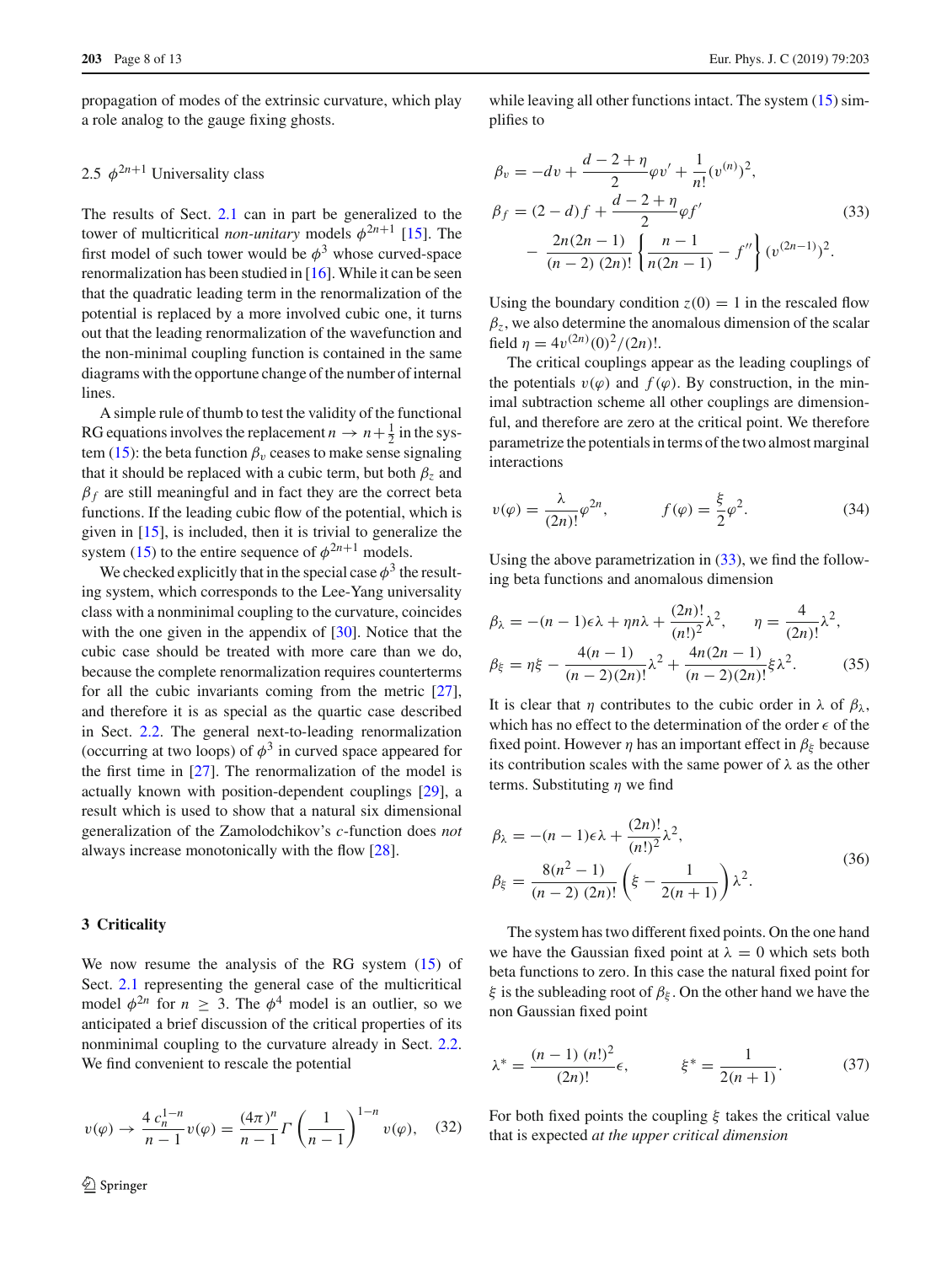$$
\xi^* = \xi_n \equiv \frac{d_n - 2}{4(d_n - 1)} = \frac{1}{2(n+1)},
$$
\n(38)

which evidently proves the educated guess given in the introduction. The above analysis can be extended easily to the multicritical nonunitary models  $\phi^{2n+1}$  following the guidelines explained in Sect. [2.5.](#page-7-2) Interestingly, the only outlier of our analysis is the case for  $n = 2$ , for which we have to use the set of beta functions coming from  $(21)$  as discussed in Sect. [2.2.](#page-4-2) However, it is straightforward to find that in this case  $\xi = \frac{1}{6}$  which happens to coincide with the continuation of  $(38)$  to  $n = 2$ . It is an easy check to see that the limit  $n \to \frac{3}{2}$  in [\(38\)](#page-7-3) gives  $\xi^* = \frac{1}{5}$  as shown in [\[16\]](#page-12-36).

The next step would be to test if the next-to-leading order correction to the non-Gaussian fixed point of  $\xi$  matches the  $\epsilon$ -expansion of conformal value for the coupling  $\xi$  evaluated in  $d = d_n - \epsilon$  instead of  $d = d_n$  in agreement with the general conjecture of the introduction. This would imply

$$
\xi \stackrel{?}{=} \frac{d-2}{4(d-1)} = \frac{1}{2(n+1)} - \frac{(n-1)^2}{4(n+1)^2} \epsilon + \dots,
$$
 (39)

which comes from the expansion of [\(3\)](#page-1-1) to orders of  $\epsilon$  using  $d = d_n - \epsilon$ . Following the discussion of [\[22](#page-12-16)[,23](#page-12-17)], which we reproduced briefly in Sect. [2.2,](#page-4-2) we argue that ensuring [\(39\)](#page-8-1) probably requires a special choice in the renormalization conditions leading the the RG flow. In practice, the nextto-leading contributions to the RG flow can be changed by the inclusion of terms which match the counterterms  $(11)$ and which can be used to change the renormalization conditions leading to the fixed point value for  $\xi$ . We hope to come back to this topic. Let us include here also a short remark on the steps that have lead to [\(38\)](#page-7-3). While our educated guess of the introduction stated that we expected that  $\xi$  takes the conformal value at criticality, the validity of the guess is not at all obvious from the initial form of the counterterms [\(11\)](#page-3-1). In particular, there is a very delicate balance among the terms appearing in the renormalization [\(15\)](#page-4-1) and the anomalous dimension which produces the form of  $\beta_{\xi}$  in [\(36\)](#page-7-4) and which makes evident that the conformal value [\(38\)](#page-7-3) is actually the critical point.

<span id="page-8-2"></span>We conclude this section by discussing the implications that the system of beta functions  $(36)$  has on the infrared physics. For obvious reasons, we are mostly interested in studying the renormalization group flow in a physical dimension. The first natural dimension (smaller than  $d_n$ ) in which almost all models for  $n \geq 3$  are nontrivial is  $d = 2$ , we therefore continue  $\epsilon$  to the value  $\epsilon = \frac{2}{n-1}$  to continue the  $\phi^{2n}$ models to the physical dimension  $d = 2$ . Correspondingly, the fixed point value of the coupling  $\lambda$  becomes  $\lambda^* = \frac{2}{A_n}$ in which we define  $A_n = (2n)!/(n!)^2$  which is simply the coefficient of the  $\lambda^2$  term in  $\beta_{\lambda}$ . The flow can be integrated as follows

$$
\lambda(\mu) = \frac{\lambda_0}{\frac{\lambda_0}{\lambda^*} + \left(\frac{\mu}{\mu_0}\right)^2 \left(1 - \frac{\lambda_0}{\lambda^*}\right)},
$$
\n
$$
\xi(\mu) = \xi_n + (\xi_0 - \xi_n) e^{-B_n \int_{\mu_0}^{\mu_0} d\rho \frac{\lambda^2(\rho)}{\rho}},
$$
\n(40)

in which we introduce  $B_n = 8(n^2 - 1)/((n - 2) (2n)!)$ that is the coefficient of  $\beta_{\xi}$ . The flow satisfies the ultraviolet boundary conditions  $\lambda_0 = \lambda(\mu_0)$  and  $\xi_0 = \xi(\mu_0)$ , which can be checked by setting  $\mu = \mu_0$  in [\(40\)](#page-8-2).

More interestingly, we can use [\(40\)](#page-8-2) to explore the infrared limit  $\mu = 0$ . One can see trivially that the second term in the denominator of  $\lambda(\mu)$  drops for  $\mu = 0$  and therefore we have  $\lambda(0) = \lambda^*$ . Slightly less trivial is to show that for  $\mu \to 0$ the integral appearing in the exponential of  $\xi(\mu)$  diverges logarithmically implying that the second term drops; we thus have  $\xi(0) = \xi_n$ . These results are in line with the expectation that the nontrivial fixed point  $(37)$ – $(38)$  is of infrared nature in that it controls the large scale behavior of the model near criticality.

#### <span id="page-8-1"></span><span id="page-8-0"></span>**4 Conclusions**

We have considered the leading order renormalization of the multicritical scalar models with  $\phi^{2n}$  interaction in curved space. Our analysis shows that for almost all values of *n* one has to consider counterterms for the self interaction as well as for the nonminimal interaction of the form  $\phi^2 R$ , while some additional counterterms based on curvature invariants are needed in the special case  $n = 2$ . The counterterms have been obtained from a computation of the  $\frac{1}{\epsilon}$  poles of dimensionally regulated covariant Feynman diagrams of (*n* − 1) loops for the self interaction, and (2*n* − 1)-loops for the self energy and the nonminimal interaction.

Our result generalizes the renormalization of the  $\phi^4$  model in curved space, which we have considered as a special case, but it also shows that the general case functions rather differently. Specifically, the structure of the counterterms for the nonminimal coupling displays a discontinuity for  $n = 2$ , which corresponds to  $\phi^4$ . We have deduced a set of functional beta functions which describes the scale dependence of a self-interaction potential and a generalized nonminimal interaction with the scalar curvature.

We have used the perturbative renormalization group flow to determine standard perturbative beta functions for the two canonically marginal couplings:  $\lambda$  of the self-interaction  $\phi^{2n}$ and  $\xi$  of the nonminimal interaction  $\phi^2 R$ . The RG system clearly shows that at the leading order the scale invariant fixed point of the nonminimal coupling  $\xi$  coincides with its dimension-dependent conformal value ξ*c* evaluated at the upper critical dimension. This result is in agreement with an educated guess enunciated in the introduction. Importantly,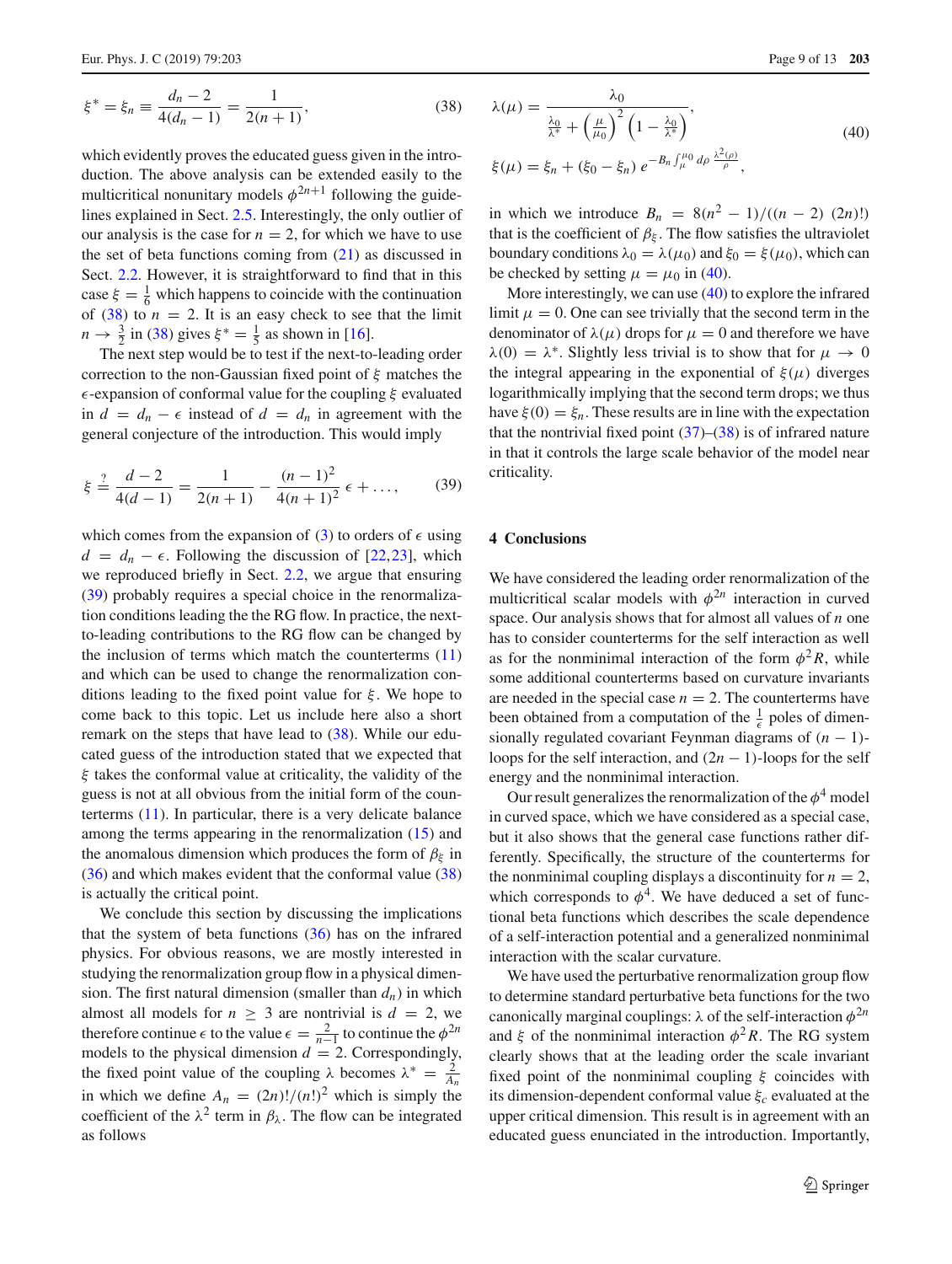the leading critical value for the coupling  $\xi$  is an ultraviolet attractive feature of the renormalization group flow.

We have also discussed a more general conjecture for which at the next-to-leading order the  $\epsilon$ -expansion of the fixed point value of  $\xi$  matches the expansion of the conformal value ξ*c* below the upper critical dimension. Based on similar and already available results for the  $\phi^4$  [\[22](#page-12-16)] and  $\phi^3$ models [\[27](#page-12-21)[–29\]](#page-12-23), we argue that one has to either follow a modified version of the prescription of Brown and Collins [\[22](#page-12-16)], or alternatively to subtract normally while exploiting the freedom of redefining the renormalization group flow at the nextto-leading order using the counterterms of the leading order [\[2](#page-12-10)]. In other words, one might want to *find* the appropriate renormalization condition which ensures the validity of the conjecture for the nonminimal coupling. We believe that this condition plays an important role, especially if it is necessary to describe the model in a conformal or Weyl-invariant way.

A clearer understanding of the status of the conjecture and the renormalization condition can only be achieved by building on the results of this paper and studying the nextto-leading order contributions to the renormalization group flow, which is thus an important future prospect for this computation.

**Acknowledgements** We are grateful to H. Gies, R. Percacci, I. L. Shapiro, G. P. Vacca and A. Wipf for insights and discussions which stimulated the analysis of this paper. RM and OZ acknowledge support from the DFG under Grants Gi 328/7-1 and Za 958/2-1 respectively.

**Data Availability Statement** This manuscript has no associated data or the data will not be deposited. [Authors' comment: All results are analytical and can be reproduced without auxiliary data.]

**Open Access** This article is distributed under the terms of the Creative Commons Attribution 4.0 International License [\(http://creativecomm](http://creativecommons.org/licenses/by/4.0/) [ons.org/licenses/by/4.0/\)](http://creativecommons.org/licenses/by/4.0/), which permits unrestricted use, distribution, and reproduction in any medium, provided you give appropriate credit to the original author(s) and the source, provide a link to the Creative Commons license, and indicate if changes were made. Funded by SCOAP<sup>3</sup>.

#### **A Covariant representation of the Green function**

This and the next appendix follow roughly the presentation of [\[23](#page-12-17)] but summarize and adapt it to the purpose of this paper. We restrict our attention to simple scalar fields, but the inclusion of internal indices and a gauge connection is straightforward. Let us consider an operator of Laplace-type

$$
\mathcal{O} = -g^{\mu\nu}\nabla_{\mu}\partial_{\nu} + E,\tag{41}
$$

in which we included a local endomorphism  $E = E(x)$  acting multiplicatively on the scalar field's bundle. Notice that the spacetime metric  $g_{\mu\nu}$  appears both through the inverse *g*μν and inside the Christoffel's symbols Γ of Levi-Civita connection  $\nabla = \partial + \Gamma$ .

In the background field approach to the Euclidean path integral the curved space propagator of the scalar field corresponds to the Green function of the operator *O* for an opportune choice of the endomorphism *E*. The Green function is defined as

$$
\mathcal{O}_X G(x, x') = \delta^{(d)}(x, x'),\tag{42}
$$

in which we introduced the biscalar  $\delta$ -function that generalizes the usual flat space Dirac delta. The propagator that is used in the main text can be obtained by specifying the endomorphism as  $E = F''(\phi)R$ .

It is convenient to represent the Green function using the heat kernel method. The heat kernel function is defined as the solution of the following differential equation

$$
\partial_s \mathcal{G}(s; x, x') + \mathcal{O}_x \mathcal{G}(s; x, x') = 0,
$$
  

$$
\mathcal{G}(0; x, x') = \delta^{(d)}(x, x').
$$
 (43)

If we solve the diffusion equation implicitly

$$
\mathcal{G}(s; x, x') = \langle x' | e^{-s\mathcal{O}} | x \rangle, \tag{44}
$$

then the relation of the heat kernel function with the Green function is straightforward

<span id="page-9-2"></span>
$$
G(x, x') = \int_0^\infty ds \, \mathcal{G}(s; x, x'). \tag{45}
$$

For all intents and purposes the above relation should be taken as our operative definition of  $G(x, x')$ .

The heat kernel representation is useful because the solution admits an asymptotic expansion for small values of the parameter *s*, known as the Seeley–de Witt expansion, which captures the ultraviolet properties of the Green function. The expansion is generally parametrized as

<span id="page-9-1"></span>
$$
\mathcal{G}(s; x, x') = \frac{\Delta(x, x')^{1/2}}{(4\pi s)^{d/2}} e^{-\frac{\sigma(x, x')}{2s}} \sum_{k \ge 0} a_k(x, x') s^k.
$$
\n(46)

<span id="page-9-0"></span>We introduced several bitensors in the expansion. The most fundamental is  $\sigma(x, x')$ , sometimes known as Synge's or Synge–de Witt's world function, which is half of the square of the geodesic distance between the points  $x$  and  $x'$  [\[40](#page-12-37)]. The bitensor  $\Delta(x, x')$  is known as the van Vleck determinant and is related to the world function and the determinant of the metric as

$$
\Delta(x, x') = (g(x)g(x'))^{-1/2} \det \left(-\partial_{\mu} \partial_{\nu'} \sigma\right).
$$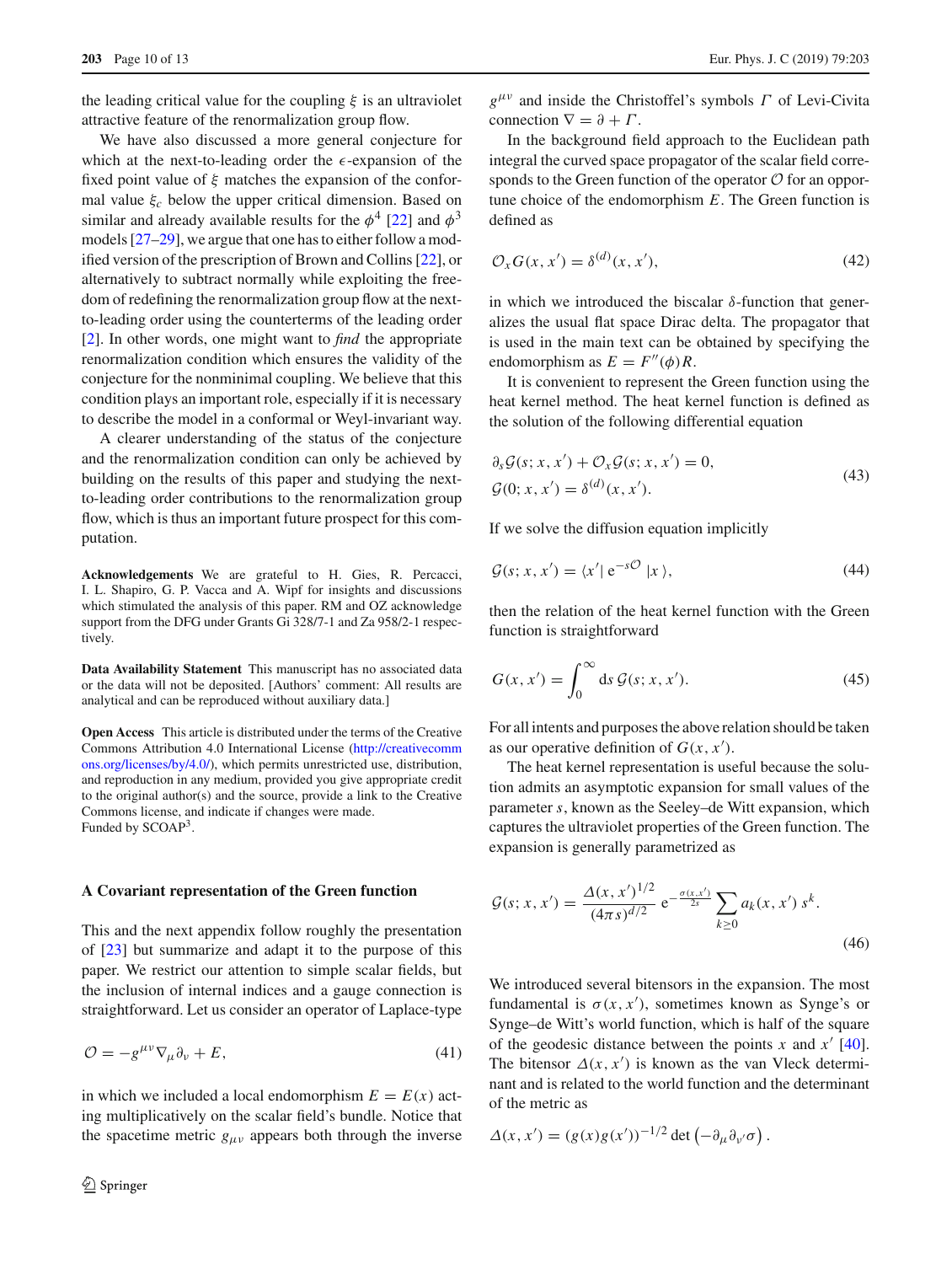Together, the bitensors  $\sigma(x, x')$  and  $\Delta(x, x')$  ensure that the leading term of the Seeley–de Witt parametrization covariantly generalizes the solution of the heat equation in flat space with  $\mathcal{O} \sim -\partial^2$ . Finally, the bitensors  $a_k(x, x')$  are the coefficients of the asymptotic expansion and contain the geometrical information of the operator  $O$ , which includes curvatures, connections and interactions.

It is well-known that ultraviolet properties are (and must be) local in renormalizable theories. For the case of the heat kernel and the Green function locality corresponds to  $x \sim x'$ and it is captured by the so-called coincidence limit in which  $x \to x'$ . Given any bitensor  $B(x, x')$ , its coincidence limit is defined

$$
[B] = \lim_{x' \to x} B(x, x'). \tag{47}
$$

Notice that covariant derivatives do not generally commute with the coincidence limit  $\nabla[B] \neq [\nabla B]$ , but rather satisfy a modified relation [\[40](#page-12-37)[,41](#page-12-38)].

The coincidence limits of the bitensors  $\sigma(x, x')$  and  $\Delta(x, x')$  and their derivatives can be obtained by repeated differentiation of the *crucial* relations

$$
\sigma_{\mu}\sigma^{\mu} = 2\sigma, \qquad \Delta^{1/2}\sigma_{\mu}{}^{\mu} + 2\sigma^{\mu}\nabla_{\mu}\Delta^{1/2} = d\Delta^{1/2},
$$
\n(48)

for which we suppressed bitensor coordinates and we used the notation in which subscripts of  $\sigma(x, x')$  correspond to covariant derivatives. Similarly, coincidence limits of the coefficients  $a_k(x, x')$  can be obtained by differentiating and inductively using

$$
ka_k + \sigma^{\mu} \nabla_{\mu} a_k + \Delta^{-1/2} \mathcal{O}(\Delta^{1/2} a_{k-1}) = 0
$$
 (49)

with the boundary condition  $\sigma^{\mu} \nabla_{\mu} a_0 = 0$ . In the relevant example of a simple scalar field the first coefficient is trivial  $a_0(x, x') = 1$ , because the Seeley–de Witt expansion solves the diffusion equation in flat space. We give here the first two nontrivial coincidence limits for the expansion of the operator [\(41\)](#page-9-0) which are used in the computations of the main text

<span id="page-10-1"></span>
$$
[a_1] = \frac{R}{6} - E,
$$
  
\n
$$
[a_2] = \frac{1}{72}R^2 - \frac{1}{6}RE + \frac{1}{2}E^2 - \frac{1}{6}\nabla^2 \left(E - \frac{1}{6}R\right)
$$
  
\n
$$
+ \frac{1}{180} \left(R_{\mu\nu\rho\sigma}R^{\mu\nu\rho\sigma} - R_{\mu\nu}R^{\mu\nu}\right).
$$
 (50)

<span id="page-10-4"></span>Using [\(46\)](#page-9-1) in [\(45\)](#page-9-2), we obtain an analog expansion of the Green function

$$
G(x, x') = \sum_{k \ge 0} G_k(x, x') a_k(x, x').
$$
 (51)

The leading  $G_0(x, x')$  and the subleading  $G_k(x, x')$  for  $k \ge 1$ are bilocal contributions to the Green function and are determined by a simple integration over the heat kernel parameter*s*

<span id="page-10-2"></span>
$$
G_k(x, x') = \frac{2^{d-2-2k}}{(4\pi)^{d/2}} \frac{\Delta^{1/2}}{(2\sigma)^{d/2-1-k}} \Gamma\left(\frac{d}{2} - 1 - k\right). \tag{52}
$$

Depending on the theory and its dimensionality, the exponent  $d/2 - 1 - k$  inevitably becomes negative for a certain value of *k* highlighting the fact that there is only a finite number of Green's function contributions which are singular in the limit  $x \sim x'$ .

It is very important to point out that in  $(52)$  we have implicitly assumed that the Green contributions do not scale logarithmically with  $\sigma(x, x')$  at the critical dimension. While they do not scale logarithmically for almost all the multicritical models considered in this paper (that is, for all  $\phi^{2n}$ with  $3 \le n < \infty$ ). They do, however, scale logarithmically if there are values of *k* for which  $d = 2 + k$ , which corresponds to poles of the gamma function. In this case, one sees the failure of capturing the logarithmic behavior explicitly through the  $\epsilon \to 0$  limit of [\(52\)](#page-10-2) which is not regular even outside  $x \sim x'$ .

<span id="page-10-3"></span>For this reason, when  $d = 2 + k$  one needs to subtract an  $\epsilon$ -pole to [\(52\)](#page-10-2) for the results to be valid *at and close to* the dimension *d*. For example, close to  $d = 2$  the leading propagator is already logarithmic and we subtract

$$
G_0^{2-\epsilon}(x, x') = \frac{\Delta^{1/2}}{(4\pi)^{d/2}} \frac{\Gamma(d/2 - 1)}{(2\sigma)^{d/2 - 1}} + \mu^{-\epsilon} \frac{\Delta^{1/2}}{2\pi\epsilon}.
$$
 (53)

As desired, the above expression is valid for *d* close to two dimensions and is regular in the limit  $\epsilon \to 0$  for  $d = 2 - \epsilon$ . We report here the subleading part of the Green function for  $d = 4 - \epsilon$ , which is also needed in the paper

<span id="page-10-0"></span>
$$
G_1^{4-\epsilon}(x, x') = \frac{\Delta^{1/2}}{(4\pi)^{d/2}} \frac{\Gamma(d/2 - 2)}{(2\sigma)^{d/2 - 2}} + \mu^{-\epsilon} \frac{\Delta^{1/2}}{8\pi^2 \epsilon}.
$$
 (54)

General expressions for leading and subleading parts can be found in [\[23](#page-12-17)[,42](#page-12-39)]. The generalization to  $d = 6 - \epsilon$ , which requires subtractions starting from  $k = 2$ , can be found in [\[27](#page-12-21),[29\]](#page-12-23).

The need for a correct subtraction of the  $\epsilon \to 0$  limit can be seen in the general counterterms  $(11)$ . In fact the  $(n -$ 2) pole of the third counterterm is a symptom of the fact that the general  $n \geq 3$  results cannot be straightforwardly continued because in  $d = 4$  because the first subleading propagator becomes logarithmic. This is the main reason why the renormalization of the  $\phi^4$  universality class is an outlier.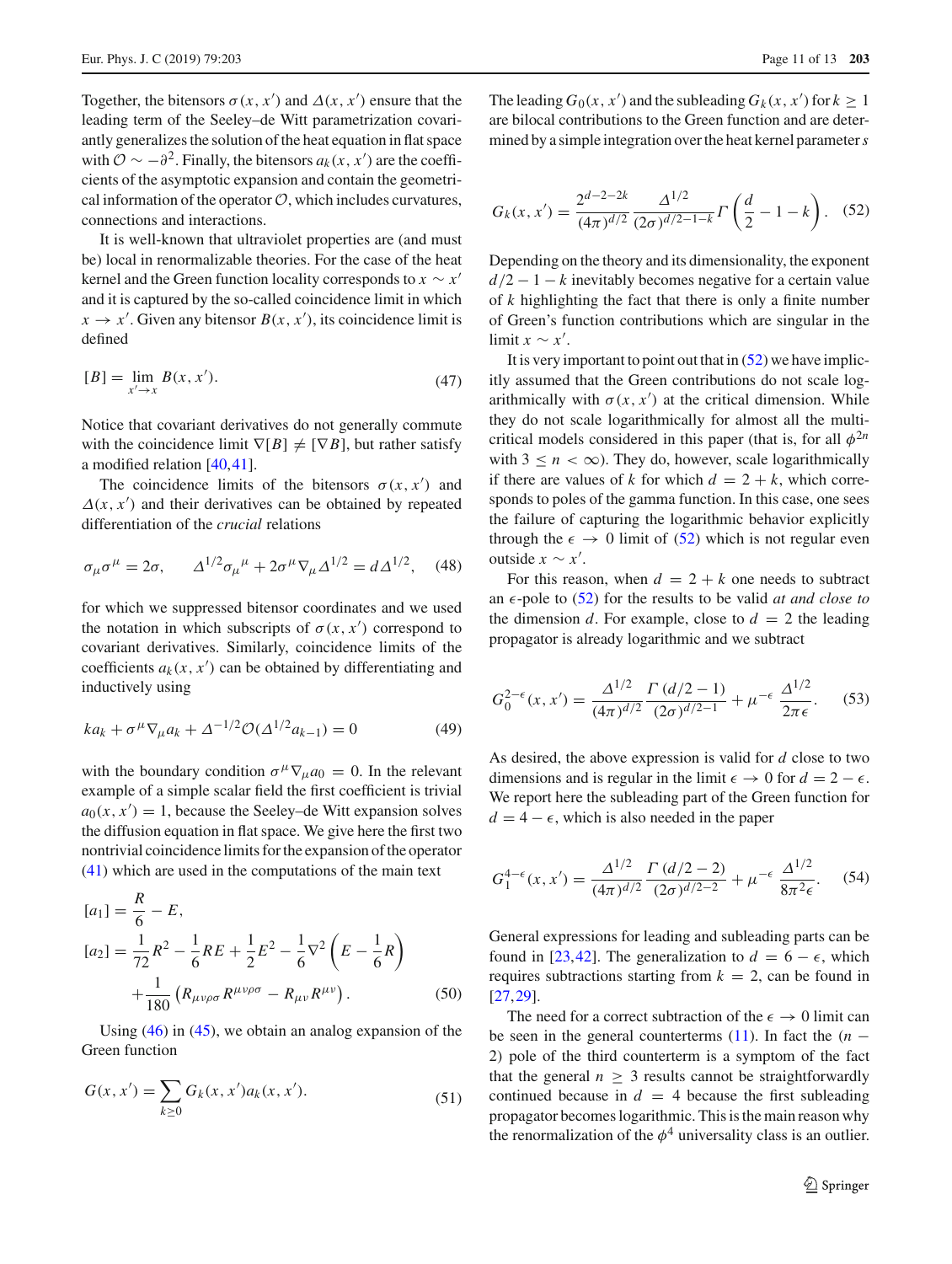#### **B** *-***-Poles in curved space**

Covariant Feynman diagrams are constructed as products of propagators and hence of Green functions. Taking advantage of the Seeley–de Witt representation given in Appendix A, we notice that diagrams are generally written as products of powers of  $\sigma(x, x')$ ,  $\Delta(x, x')$ , heat kernel coefficients and eventually other bilocal operators which could be introduced by the theory's vertices. In the case of a simple scalar field with a canonical kinetic term and no derivative interactions the leading Feynman diagrams only have local vertices and can be represented by products of "bundles" of propagators. In the applications of this paper, there is always just one bundle of propagators attached to the same two spacetime points as seen in [\(11\)](#page-3-1).

Generally, we want to obtain the dimensionally regulated divergent parts of covariant structures of the form

$$
Q(x, x')\Delta(x, x')^a \frac{1}{\sigma(x, x')^b} \tag{55}
$$

in which  $Q(x, x')$  is an arbitrary bilocal operator, coming from the Seeley–de Witt coefficients, or the vertices, or other parts of the diagram. The constants *a* and *b* are arbitrary powers that depend by the details of the diagram itself (for example by the number of propagators and the value of the critical dimension). In the following, we shall briefly describe an algorithm due to Jack and Osborn which was developed to treat this kind of structures in dimensional regularization [\[23](#page-12-17)].

One starts with the basic relation

$$
\frac{1}{\sigma(x, x')^{\frac{d}{2} - c\epsilon}} \sim \frac{(2\pi)^{\frac{d}{2}}}{c \epsilon \Gamma(d/2)} \mu^{-2c\epsilon} \delta^{(d)}(x, x'), \tag{56}
$$

in which we introduced the symbol∼to establish equivalence of the divergent parts of both sides of the equation and a reference scale  $\mu$  to preserve the dimensionality of the right hand side. It is easy to prove the above relation in flat space for which it is sufficient to perform a Fourier transform and use the fact that  $\sigma(x, x') = |x - x'|^2/2$ ; it is then sufficient to argue that divergences are local and there cannot be curvature corrections on the right hand side because of dimensional reasons. More generally, this relation can be proven using Riemann normal coordinates in curved space [\[23](#page-12-17)].

Notice that if both sides of [\(56\)](#page-11-0) are multiplied by the same bilocal operator, then the Dirac delta on the right hand side allows for the substitution of its coincidence limit  $Q(x, x')\delta^{(d)}(x, x') = [Q]\delta^{(d)}(x, x')$ . The core of the algorithm is thus to transform all possible inverse powers of the world function into those of the left-hand-side of the basic relation, substitute them with the right-hand-side, and then

sort all bilocal operators at the numerator so that they enter in contact with the Delta function.

<span id="page-11-1"></span>Higher inverse powers of the world function can be manipulated inverting

$$
(\nabla^2 - Y) \frac{\Delta^{1/2}}{\sigma^b} = b(2(b+1) - d) \frac{\Delta^{1/2}}{\sigma^{b+1}},
$$
  
\n
$$
Y(x, x') \equiv \Delta^{-1/2} \nabla^2 \Delta^{1/2},
$$
\n(57)

<span id="page-11-2"></span>which can be proven easily using  $(48)$ . For the purpose of this paper we just need

$$
\frac{\Delta^{1/2}}{\sigma(x, x')^{\frac{d}{2}+1-c\epsilon}} \sim \frac{(2\pi)^{\frac{d}{2}}\mu^{-2c\epsilon}}{c \epsilon d \Gamma(d/2)} \left(\nabla^2 - \frac{R}{6}\right) \delta^{(d)}(x, x'),\tag{58}
$$

<span id="page-11-4"></span>which is obtained inverting [\(57\)](#page-11-1) for  $b = d/2$  and using the coincidence limits of the biscalars  $[\Delta^{1/2}] = 1$  and  $[\overline{Y}] =$ *R*/6.

Generalizations of [\(58\)](#page-11-2) including higher inverse powers can also be easily obtained, however further iterations of [\(57\)](#page-11-1) typically exhibit bilocal operators which are separated from the Dirac delta by the presence of covariant derivatives (imagine, for example, placing  $Q(x, x')$  on both sides of [\(58\)](#page-11-2)) and hence their coincidence limit cannot be taken. In such cases, it is necessary to integrate by parts all covariant derivatives so that all bilocal operators come in contact with the Dirac delta. For example, if one covariant derivative is located between the bilocal operator and the Delta we manipulate as follows

<span id="page-11-3"></span><span id="page-11-0"></span>
$$
Q(x, x')\nabla_{\mu}\delta^{(d)}(x, x')
$$
  
=  $\nabla_{\mu}\left(Q(x, x')\delta^{(d)}(x, x')\right) - \nabla_{\mu}Q(x, x')\delta^{(d)}(x, x')$   
 $\sim \nabla_{\mu}\left([Q]\delta^{(d)}(x, x')\right) - [\nabla_{\mu}Q]\delta^{(d)}(x, x').$  (59)

In the second line we have exploited the Delta to take the coincidence limit of the neighboring operators. A similar manipulation can be performed for the case of two derivatives and results in

$$
Q(x, x')\nabla_{\mu}\nabla_{\nu}\delta^{(d)}(x, x')\n\n\sim \nabla_{\mu}\nabla_{\nu}\left( [Q]\delta^{(d)}(x, x')\right) + [\nabla_{\nu}\nabla_{\mu}Q]\delta^{(d)}(x, x')\n\n-\nabla_{\nu}\left( [\nabla_{\mu}Q]\delta^{(d)}(x, x')\right) - \nabla_{\mu}\left( [\nabla_{\mu}Q]\delta^{(d)}(x, x')\right). \tag{60}
$$

In order to obtain further generalizations, one has to integrate by parts all derivatives one-by-one, and take the coincidence limits only of operators which are in direct contact with the Dirac delta. Generalizations of [\(59\)](#page-11-3) are thus straightforward but rather lenghty.